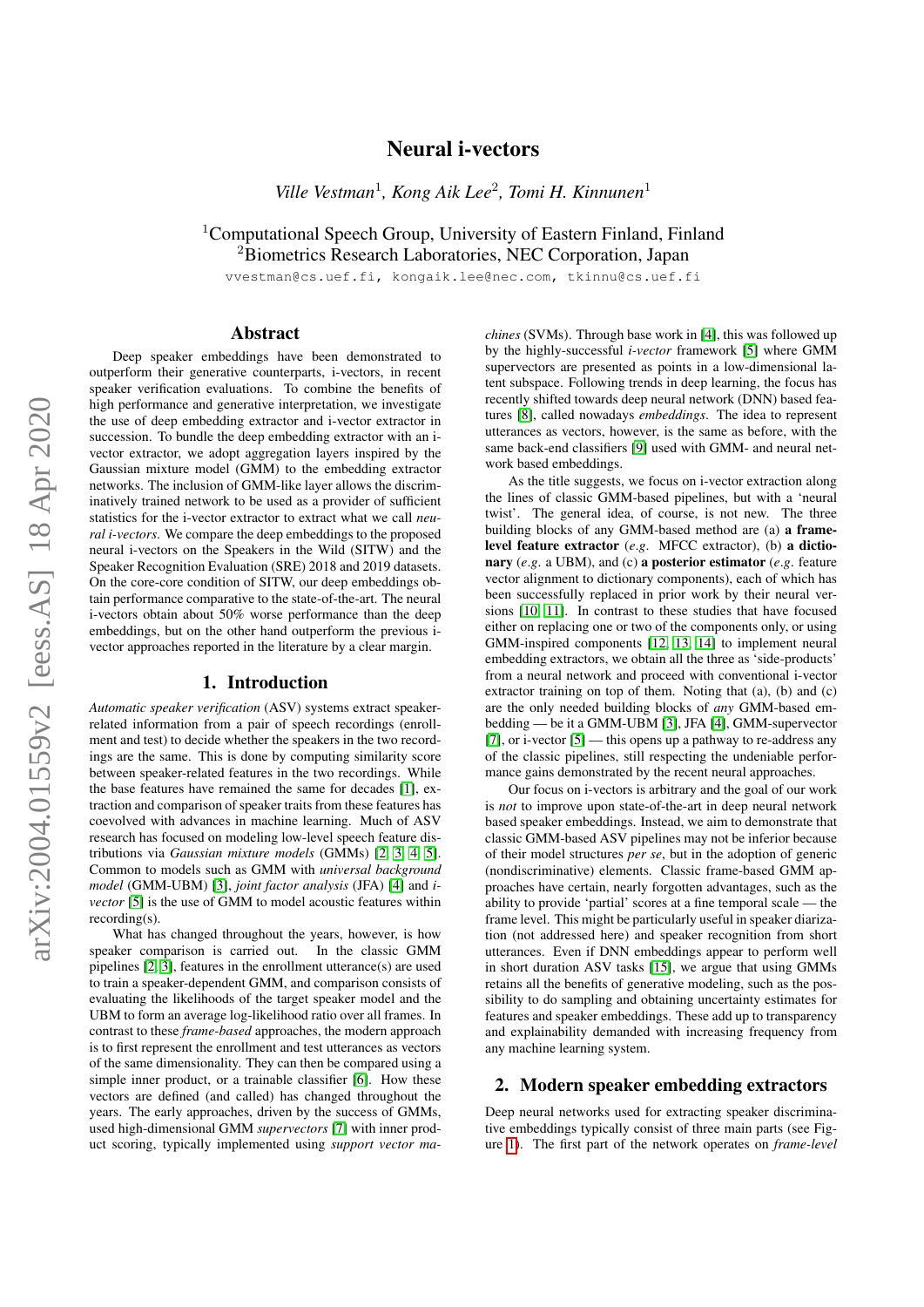*features* as an input in order to construct discriminative features from short time contexts, ranging from 100 milliseconds up to a few seconds. The frame-level layers are followed by the second main component, *temporal aggregation layer*, which converts the variable length input feature vector sequence to a fixeddimensional representation. Finally, the last part of the network, which consists of one or two feedforward layers and the output layer, acts as a *classifier* for speaker identities. The speaker embeddings are usually extracted from the first fully connected layer after the aggregation layer [\[8\]](#page-6-7).

Each of the three main parts can be implemented in multiple different ways. The frame-level component is often implemented as 1D convolutional neural network (CNN) [\[16\]](#page-7-3), 2D CNN [\[17\]](#page-7-4), or as some variant of time-delay neural network [\[18\]](#page-7-5). In 1D CNN, the convolution kernel slides over the temporal dimension (frames), whereas in 2D convolution, the kernel slides over both time and frequency dimensions.

There are two commonly used approaches for temporal aggregation. In the first approach [\[8\]](#page-6-7), relatively *high-dimensional* features are obtained from CNN/TDNN, which are then aggregated by computing the (sample) mean and the standard deviation of the feature vectors over time. The output of the aggregation layer is then formed by concatenating the mean and standard deviation vectors. The second approach [\[12\]](#page-6-11) of aggregation assumes relatively *low-dimensional* features (akin to conventional hand-crafted acoustic features) from CNN/TDNN but assigns them into multiple clusters (see Figure [2\)](#page-2-1). Here, the aggregation is performed for each cluster separately, resulting in locally aggregated descriptor vectors. Finally, the locally aggregated descriptors are concatenated to form a higher-dimensional residual vector. This approach is analogous to the process how GMM mean supervectors are formed in the GMM-UBM framework.

# 3. Cluster-wise temporal aggregation

We focus on cluster-wise temporal aggregation methods as they offer a natural pathway to utilize GMM-based speaker verification approaches, such as the i-vector approach, together with discriminatively trained features. In the following, we consider two recent aggregation methods known as *learnable dictionary encoder* (LDE) [\[19,](#page-7-6) [12\]](#page-6-11) and *NetVLAD* [\[20,](#page-7-7) [13\]](#page-7-0), where VLAD is an acronym for "vector of locally aggregated descriptors". As we will show below, both can be regarded as discriminatively trained GMM-supervector [\[7\]](#page-6-6) encoders with specific assumptions.

Let us first recall the formula for *posterior* computation of a Gaussian mixture component given a feature vector  $x_t$  (time index  $t = 1, ..., T$ ). By letting  $\boldsymbol{\theta} = {\mu_c, \Sigma_c, w_c}_{c=1}^C$  be a GMM of C components with mean vectors  $\mu_c$ , covariance matrices  $\Sigma_c$ , and component weights  $w_c$ , we can compute the posteriors as follows:

<span id="page-1-0"></span>
$$
\gamma_{c,t} = P(c|\boldsymbol{x}_t) = \frac{w_c \mathcal{N}(\boldsymbol{x}_t | \boldsymbol{\mu}_c, \boldsymbol{\Sigma}_c)}{\sum_{l=1}^C w_l \mathcal{N}(\boldsymbol{x}_t | \boldsymbol{\mu}_l, \boldsymbol{\Sigma}_l)}, \quad c = 1, \dots, C.
$$
\n(1)

By denoting

$$
\beta_c = \log \left( \frac{w_c}{\sqrt{(2\pi)^D |\Sigma_c|}} \right),\tag{2}
$$

where  $D$  is the dimension of feature vectors, we can expand  $(1)$ to form

<span id="page-1-4"></span>
$$
\gamma_{c,t} = \frac{\exp\left[-\frac{1}{2}(\boldsymbol{x}_t - \boldsymbol{\mu}_c)^\mathsf{T} \boldsymbol{\Sigma}_c^{-1}(\boldsymbol{x}_t - \boldsymbol{\mu}_c) + \beta_c\right]}{\sum_{l=1}^C \exp\left[-\frac{1}{2}(\boldsymbol{x}_t - \boldsymbol{\mu}_l)^\mathsf{T} \boldsymbol{\Sigma}_l^{-1}(\boldsymbol{x}_t - \boldsymbol{\mu}_l) + \beta_l\right]}.
$$
\n(3)

Table 1: *Comparison of LDE and NetVLAD.*

<span id="page-1-5"></span>

| Computation step                                      | LDE.                   | <b>NetVLAD</b>         |
|-------------------------------------------------------|------------------------|------------------------|
| Posterior computation<br>Cluster-wise representations | Eq. $(4)$<br>Eq. $(5)$ | Eq. $(7)$<br>Eq. $(8)$ |
| Supervector normalization                             |                        | Length-norm            |

### 3.1. Learnable dictionary encoder

Equation [\(3\)](#page-1-4) holds for any GMM with unrestricted covariance matrices. In the following, we consider special cases, where the covariance matrices are restricted to have specific forms. First, by assuming *isotropic* covariance matrices (*i.e.*,  $\Sigma_c = s_c$ **I**, with  $s_c > 0$ , [\(3\)](#page-1-4) becomes

<span id="page-1-1"></span>
$$
\gamma_{c,t} = \frac{\exp\left[-\frac{1}{2}s_c\|\mathbf{x}_t - \boldsymbol{\mu}_c\|^2 + \beta_c\right]}{\sum_{l=1}^C \exp\left[-\frac{1}{2}s_l\|\mathbf{x}_t - \boldsymbol{\mu}_l\|^2 + \beta_l\right]},\tag{4}
$$

where  $\|\cdot\|$  denotes the Euclidean norm. This is the formulation used for posterior computation in [\[18\]](#page-7-5) with LDE. Earlier works on LDE [\[19,](#page-7-6) [12\]](#page-6-11), did not include the bias terms  $\beta_c$ . Both the parameters  $s_c$  that define the isotropic covariance matrices, and the bias terms  $\beta_c$  as well as the cluster centroids  $\mu_c$  are learnable parameters of the LDE layer.

After computing the posteriors, the construction of the output of LDE layer is a two step process. First, the input features are temporally aggregated with respect to each cluster. This is done by computing the weighted means  $m_c$  of residuals  $\mu_c - x_t$ around the cluster centroids for each cluster c:

<span id="page-1-3"></span>
$$
\boldsymbol{m}_c = \frac{\sum_{t=1}^T \gamma_{c,t} (\boldsymbol{\mu}_c - \boldsymbol{x}_t)}{\sum_{t=1}^T \gamma_{c,t}}.
$$
 (5)

The second step is to concatenate the cluster-wise representations to form a supervector  $\boldsymbol{m} = (\boldsymbol{m}_1^{\mathsf{T}}, \boldsymbol{m}_2^{\mathsf{T}}, \dots \boldsymbol{m}_T^{\mathsf{T}})^{\mathsf{T}}$ , which is the output of the LDE layer.

While the original formulation of LDE uses separate *isotropic* covariance matrices for each component, it is straightforward to modify the LDE layer to operate with *diagonal* covariance matrices, or to use one *shared diagonal* or *spherical* covariance matrix for all components. In our experiments, we consider only the shared diagonal matrix formulation besides the original formulation with non-shared spherical covariances to limit the computational burden.

#### 3.2. NetVLAD encoder

Let us next assume *shared full covariance matrices* (*i.e.*,  $\Sigma_c$  =  $\Sigma \ \forall c$ ), which will lead to the NetVLAD formulation of posterior computation. The shared covariance assumption simplifies [\(3\)](#page-1-4) to

$$
\gamma_{c,t} = \frac{\exp\left[\boldsymbol{\mu}_c^{\mathsf{T}}\boldsymbol{\Sigma}^{-1}\boldsymbol{x}_t + \log(w_c) - \frac{1}{2}\boldsymbol{\mu}_c^{\mathsf{T}}\boldsymbol{\Sigma}^{-1}\boldsymbol{\mu}_c\right]}{\sum_{l=1}^C \exp\left[\boldsymbol{\mu}_l^{\mathsf{T}}\boldsymbol{\Sigma}^{-1}\boldsymbol{x}_t + \log(w_l) - \frac{1}{2}\boldsymbol{\mu}_l^{\mathsf{T}}\boldsymbol{\Sigma}^{-1}\boldsymbol{\mu}_l\right]},\tag{6}
$$

which allows us to write

<span id="page-1-2"></span>
$$
\gamma_{c,t} = \frac{\exp\left[\omega_c^{\mathsf{T}} \boldsymbol{x}_t + \psi_c\right]}{\sum_{l=1}^{C} \exp\left[\omega_l^{\mathsf{T}} \boldsymbol{x}_t + \psi_l\right]},\tag{7}
$$

where

$$
\omega_c = \Sigma^{-1} \mu_c
$$
 and  $\psi_c = \log(w_c) - \frac{1}{2} \mu_c^{\mathsf{T}} \Sigma^{-1} \mu_c$ .

Equation [\(7\)](#page-1-2) can be implemented as an affine transform followed by softmax operation over clusters, which is exactly what is done in NetVLAD layer to compute the posteriors. The NetVLAD layer has  $\omega_c$ ,  $\psi_c$ , and  $\mu_c$  as its learnable parameters.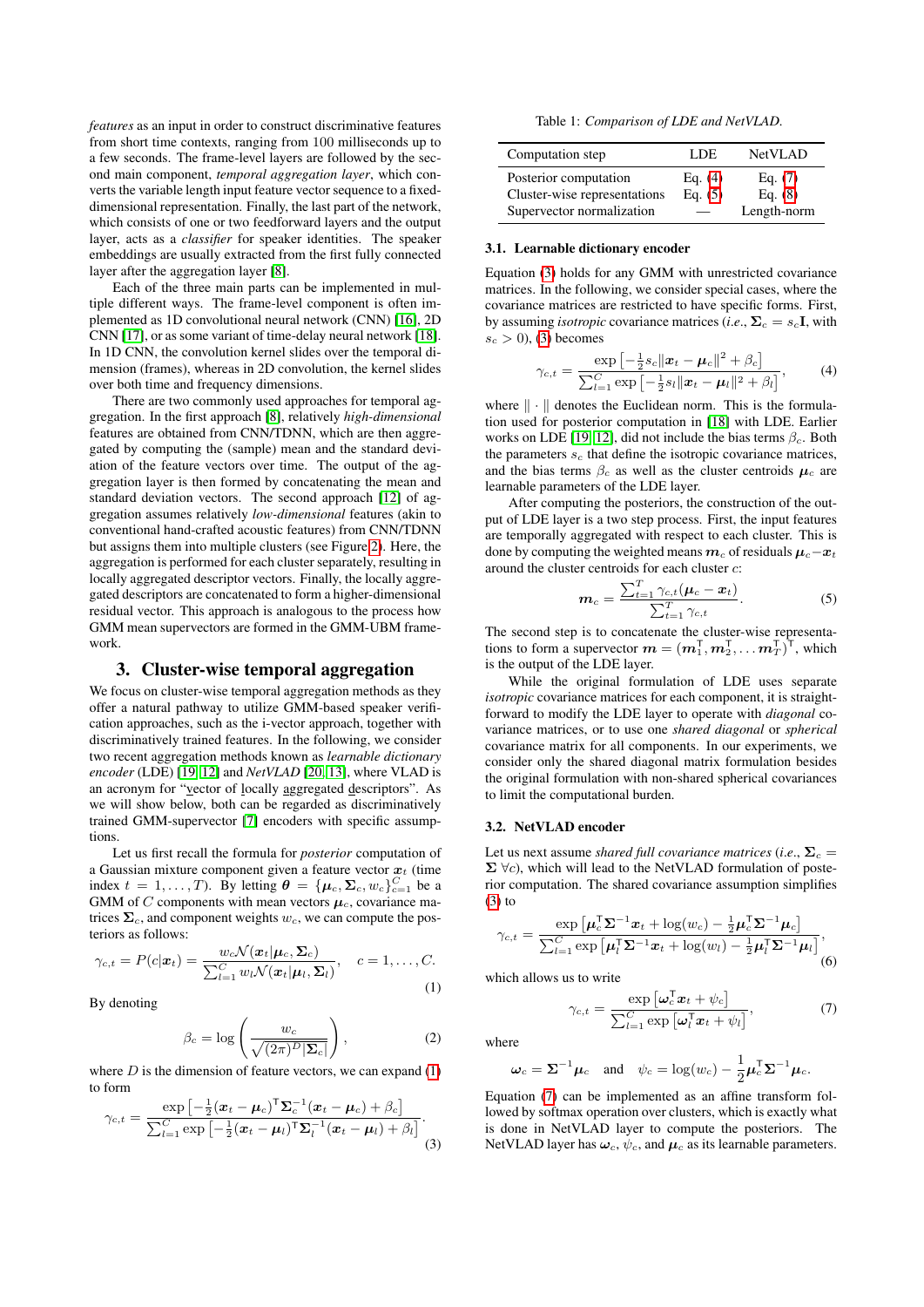<span id="page-2-0"></span>

<span id="page-2-1"></span>Figure 1: *An x-vector extractor consists of three functional blocks: a frame-level processor, a temporal pooling layer, and classifier. X-vector embeddings are derived from the affine transformation after the pooling layer.*



<span id="page-2-4"></span>Figure 2: *The centrepiece of learnable dictionary encoder (LDE) and NetVLAD is the frame processor, frame posterior estimator and dictionary that are trained jointly to minimize a classification loss.*



<span id="page-2-3"></span>Figure 3: *The proposed neural i-vector relies on a deep structured front-end (shaded boxes) to extract sufficient statistics, which are then used for generative embedding.*



Figure 4: *An i-vector extractor is built upon a Universal Background Model (UBM) defined by the parameter set consists of weights, mean vectors, and covariance matrices.*

In terms of the number of learnable parameters, the correspondence between NetVLAD and GMM with shared covariances is not exact as covariance matrix  $\Sigma$  contains  $D(D+1)/2$  free parameters, whereas a matrix containing all  $\omega_c$  vectors has  $CD$ parameters.

In NetVLAD, the construction of the output supervector differs from LDE in two ways. First, NetVLAD lengthnormalizes the component-wise outputs:

<span id="page-2-2"></span>
$$
\boldsymbol{m}_c = \frac{\sum_{t=1}^T \gamma_{c,t} (\boldsymbol{\mu}_c - \boldsymbol{x}_t)}{\left\| \sum_{t=1}^T \gamma_{c,t} (\boldsymbol{\mu}_c - \boldsymbol{x}_t) \right\|}.
$$
 (8)

The second difference is that the supervector  $m$ , obtained by concatenating the cluster-wise outputs  $m_c$ , is further lengthnormalized to unit sphere.

The differences between LDE and NetVLAD are summarized in Table [1.](#page-1-5) As LDE and NetVLAD differ in the posterior computation as well as whether or not length-normalizations are applied, it is challenging to identify the potential causes of the performance difference between the two methods (if such difference is to exist). Therefore, we also study a hybrid approach (referred as NetVLAD/LDE), in which the posterior computation follows the NetVLAD approach, while the rest of the steps follow the LDE approach.

# 4. Utilizing aggregation statistics for i-vector extraction

Deep speaker embedding [\[8\]](#page-6-7) has been demonstrated to outperform the i-vector representation shown in Figure [4.](#page-2-3) The enhanced performance is attained by (1) training the network using large amount of training data via *data augmentation*, and (2) *discriminative training* (e.g., multi-class cross entropy cost, angular margin cost [\[21\]](#page-7-8)). The drawback is lack of generative interpretation. We propose to combine the benefits from both sides, leading to the so-called neural i-vector shown in Figure [3.](#page-2-4) In the neural i-vector, we utilize the features, posterior estimator, and the UBM that all have been trained discriminatively using speaker labels. This differs from the DNN i-vector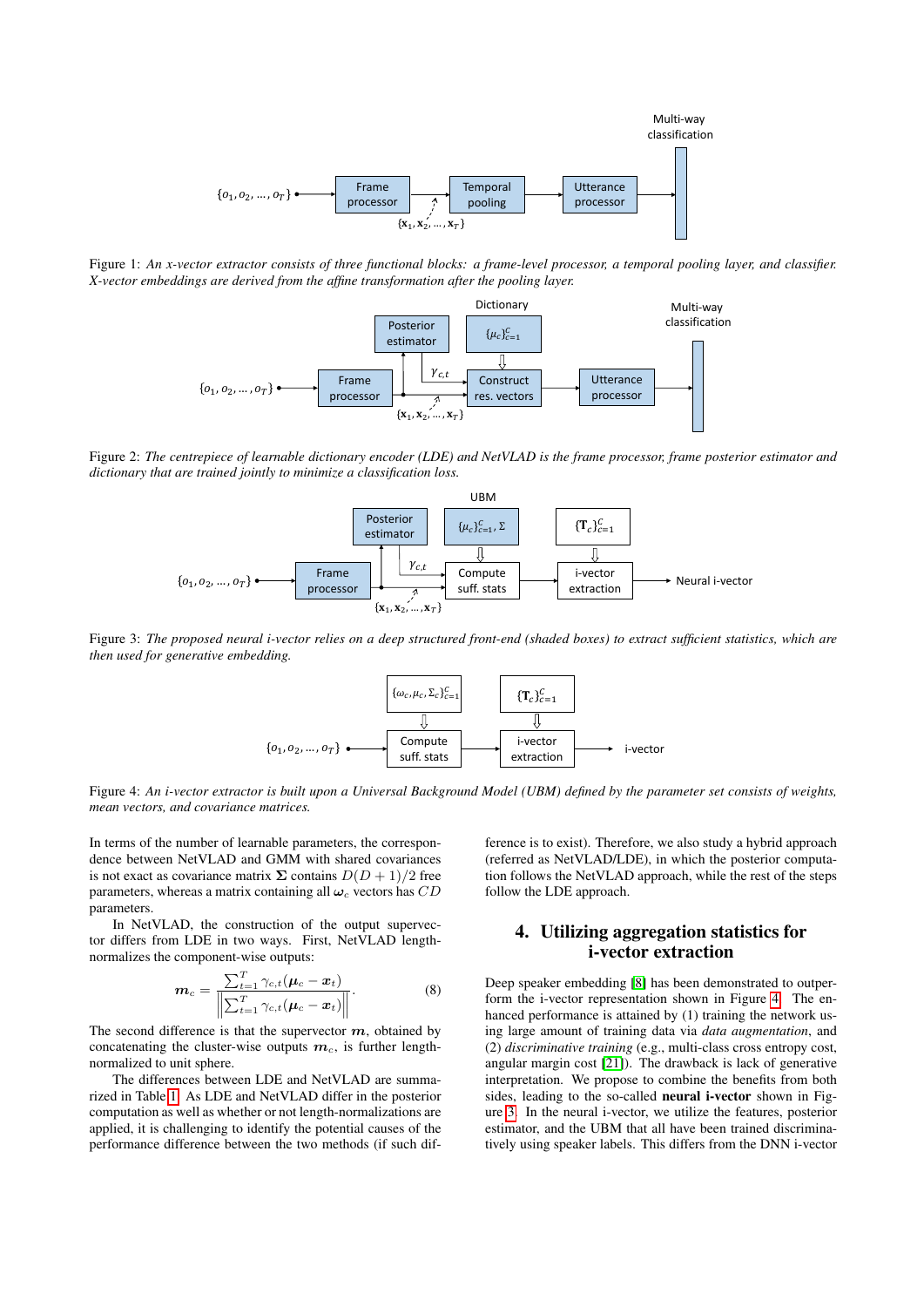presented in [\[11\]](#page-6-10) as it requires senone labels and does not utilize discriminatively trained features.

To extract neural i-vectors, we do not compute [\(5\)](#page-1-3) or [\(8\)](#page-2-2), but instead compute the suffiecient statistics in a standard way [\[22\]](#page-7-9) as follows:

$$
z_c = \sum_{t=1}^{T} \gamma_{c,t},\tag{9}
$$

$$
\boldsymbol{f}_c = \sum_{t=1}^T \gamma_{c,t} \boldsymbol{x}_t,\tag{10}
$$

$$
\mathbf{S}_c = \sum_{t=1}^T \gamma_{c,t} \boldsymbol{x}_t \boldsymbol{x}_t^\mathsf{T}.
$$
 (11)

Here the features and posteriors are extracted from the embedding extractor network. The obtained statistics can be then easily used with any available i-vector code to train the i-vector extractor and to extract the i-vectors.

# 5. Speaker verification experiments

## 5.1. Network architectures and training procedure

The network architectures designed for this study are all derived from the standard x-vector architecture presented in [\[8\]](#page-6-7). Our most elementary architecture differs from [\[8\]](#page-6-7) in the following ways:

- As in [\[16\]](#page-7-3), we use *non-dilated* 1D CNN instead of TDNN with dilations used in [\[8\]](#page-6-7).
- As in [\[16\]](#page-7-3), we use *leaky* rectified linear unit (LReLU) activations (with slope of 0.01) instead of ReLUs.
- We have only one embedding layer (rather than two) after the aggregation layer. In our preliminary experiments, we did not find adding another layer to decrease the resulting speaker verification equal error rates.

We extend our default network (referred as TDNN) by adding *squeeze-and-excitation* (SE) modules [\[23\]](#page-7-10) to the TDNN layers. The SE module aims to improve the representative power of hidden features by reweighting them using information from global temporal statistics of features. Using the terminology of [\[24\]](#page-7-11), we adopt SE modules to perform *temporal squeeze* and *channel (feature) excitation*. That is, the output features of 1D CNN layer are weighted by factors computed from temporally pooled (non-weighted) features. Our implementation of the SE module is depicted in Figure [5,](#page-4-0) while Figure [6](#page-4-1) illustrates how the SE module is added to the TDNN layer. The resulting TDNN-SE network architecture is presented in Table [2.](#page-3-0) Our SE module differs from the original in that it computes standard deviations in addition to means during the squeeze phase. In the excitation phase, we add batch normalization between the fully connected layers, as shown in Figure [5.](#page-4-0)

Inspired by the widely used ResNet architecture [\[25\]](#page-7-12), our next network variant includes *residual* modules. Our implementation of a residual module (referred as TDNN-RES-SE) includes a fully connected layer, a 1D convolutional layer, and a SE module, as depicted in Figure [7.](#page-4-2) The network architecture is shown in Table [3.](#page-3-1) We replace neither the first nor the last TDNN-SE layer with the residual modules, as residual modules require the number of input and output features to be the same. The first layer has relatively low-dimensional MFCCs as its input, while the output size of the last layer depends on the aggregation method used. Networks with the mean and standard deviation pooling produce 1500-dimensional feature vectors at the output of the last TDNN layer. Networks with LDE or

Table 2: *The architecture of TDNN-SE network.*

<span id="page-3-3"></span><span id="page-3-0"></span>

| # | Layer type         | CNN kernel size | Output dim. |
|---|--------------------|-----------------|-------------|
|   | <b>TDNN-SE</b>     | 5               | 512         |
|   | <b>TDNN-SE</b>     | 5               | 512         |
| 3 | <b>TDNN-SE</b>     |                 | 512         |
| 4 | <b>TDNN-SE</b>     |                 | 512         |
|   | <b>TDNN-SE</b>     |                 | 1500        |
| 6 | Aggregation        |                 | 3000        |
|   | <b>FC-LReLU-BN</b> |                 | 512         |
| 8 | FC-softmax         |                 | #speakers   |

<span id="page-3-5"></span><span id="page-3-4"></span><span id="page-3-1"></span>Table 3: *The architecture of TDNN-RES-SE network. The output sizes of the last TDNN-SE layer and the aggregation layer depend on the aggregation method. If aggregation using means and standard deviations is used, these sizes are* 1500 *and* 3000*, but if LDE or NetVLAD is used, the sizes are* 128 *and* 8192*.*

| #   | Layer type         | CNN kernel size | Output dim. |
|-----|--------------------|-----------------|-------------|
|     | <b>TDNN-SE</b>     | 5               | 512         |
| 2,3 | <b>TDNN-RES-SE</b> | 5               | 512         |
| 4,5 | <b>TDNN-RES-SE</b> |                 | 512         |
| 6,7 | <b>TDNN-RES-SE</b> |                 | 512         |
| 8   | <b>TDNN-SE</b>     |                 | 1500/128    |
| 9   | Aggregation        |                 | 3000/8192   |
| 10  | FC-LReLU-BN        |                 | 512         |
| 11  | FC-softmax         |                 | #speakers   |

NetVLAD, in turn, produce TDNN outputs of 128-dimensions. With LDE and NetVLAD, we use 64 clusters, resulting in 8192 dimensional output vectors from the aggregation layer.

All our networks are implemented with PyTorch [\[26\]](#page-7-13). The Kaldi toolkit [\[27\]](#page-7-14) is used to extract speech activity labels and 60-dimensional MFCCs (without delta features), used as the input features. PyKaldi [\[28\]](#page-7-15) is used to load the features in Kaldi format in Python and to perform *cepstral mean normalization* (CMS) for the features.

For network training, we use four second long segments selected from random positions of the training utterances. During training, we feed about 14 000 short segments from each training speaker to the network in minibatches of size 64. Network weights are updated to minimize cross-entropy loss using stochastic gradient descend optimizer with weight decay parameter set to 0.001. We use a learning rate schedule that decreases the learning rate from 0.05 to 0.0002 during the training.

#### 5.2. Neural i-vector training details

We utilized the *augmented* form of i-vector extractor as described in  $[29]$ <sup>[1](#page-3-2)</sup>. In the augmented form, the UBM mean vectors are augmented into the first column of the *total variability matrix* T and they are thus updated after the each iteration of extractor training, unlike in the standard formulation. For modeling residual covariances in the total variability model, we used a diagonal covariance matrix that was shared between all components. To initialize the first column of  $T$  and the residual covariance matrix, we used means and covariances computed from the sufficient statistics [\(9\)](#page-3-3), [\(10\)](#page-3-4), and [\(11\)](#page-3-5) of the training data. We set the i-vector dimension to 512, which is the same as the dimension of the network embeddings.

<span id="page-3-2"></span><sup>&</sup>lt;sup>1</sup>The PyTorch re-implementation of Kaldi's i-vector extractor used in our study is available at [https://github.com/vvestman/](https://github.com/vvestman/pytorch-ivectors) [pytorch-ivectors](https://github.com/vvestman/pytorch-ivectors)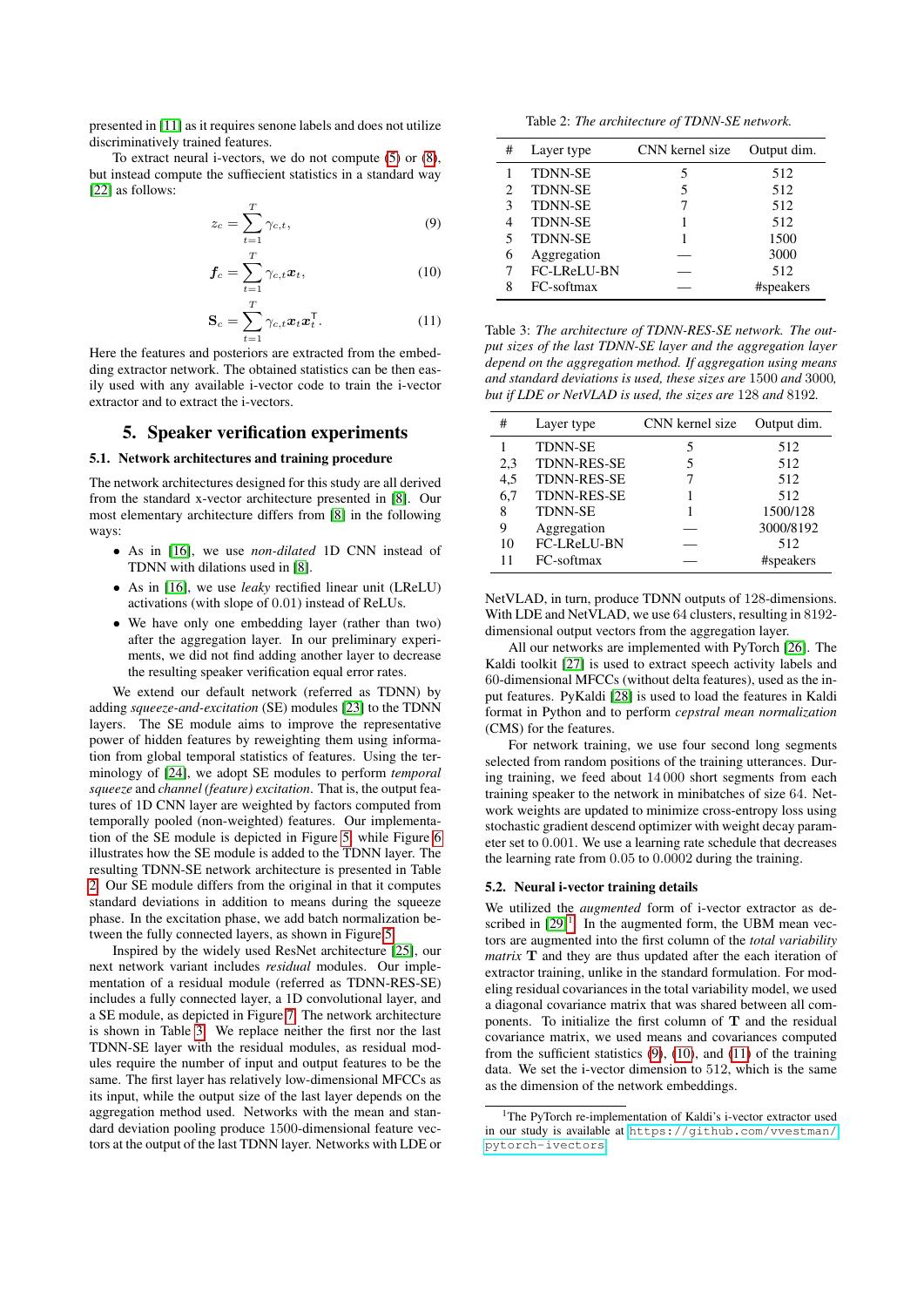<span id="page-4-0"></span>

<span id="page-4-1"></span>Figure 5: *The squeeze-and-excitation (SE) module. The output weights are used to weight the input features as shown in Figs. [6](#page-4-1) and [7.](#page-4-2)*



<span id="page-4-2"></span>Figure 6: *A TDNN module with squeeze-and-excitation (SE). This module is used to build the frame processor of TDNN-SE network.*



Figure 7: *A Residual module with squeeze-and-excitation (SE). This module is used to build the frame processor of TDNN-RES-SE network. Compared to the module in Figure [6,](#page-4-1) this module adds a fully connected layer (fc) and a residual connection. The residual connection adds input features to the features obtained from the SE operation.*

## 5.3. Training data

To train the neural networks, i-vector extractors, and scoring back-ends, we used 16 kHz speech data from VoxCeleb1 [\[30\]](#page-7-17) and VoxCeleb2 [\[17\]](#page-7-4). VoxCeleb data has been collected from YouTube by automatic means. Like in [\[18\]](#page-7-5), we concatenated all the segments that were extracted from the same YouTube source video, and used these concatenated segments as the training data. We excluded all concatenated segments less than six seconds long. After filtering out the short segments, we were left with data extracted from 149 754 unique YouTube videos, containing 7365 speakers. This data was then augmented five-fold using Kaldi's augmentation recipe, resulting in total of 748 770 concatenated segments. The augmentation creates copies of data by reverberating speech or by adding noise, babble, or music to the speech.

#### 5.4. Evaluation data and metrics

We evaluated all the ASV systems on *Speakers in the Wild* (SITW) [\[31\]](#page-7-18) and *NIST Speaker Recognition Evaluation* (SRE) 2018 [\[32\]](#page-7-19) and 2019 [\[33\]](#page-7-20) data. From SITW, we selected corecore (referred here as 'core') and core-multi (referred as 'multi') conditions. In both, only a single speaker appears in each of the enrollment segments, but in the multi condition, the test utterances may contain speech from multiple speakers (unlike in the core condition). The core condition evaluation contains 721 788 trials, out of which 3658 are target trials. The multi condition contains 2 010 683 trials, out of which 10 045 are target trials.

The SRE 2018 and the SRE 2019 both consist of two separate evaluations. One is based on telephone speech data in Call My Net 2 (CMN2) corpus, while the other one is based on Video Annotation for Speech Technology (VAST) corpus. In this study, we evaluated only the VAST portions of SREs as VAST data is a better match to our VoxCeleb training data. The SRE 2018 evaluation contains 31 815 trials, out of which 315 are target trials, while the SRE 2019 has 67 348 trials, out of which 452 are target trials.

With SREs, we used the diarization labels provided by NIST for the enrollment side to remove the unwanted portions of speech from the enrollment. We did not perform diarization of the test side for any of the datasets.

For each set of evaluation trials, we report *equal error rate* (EER) and normalized minimum detection cost (minDCF). See [\[34\]](#page-7-21) for details of minDCF. We adopted the same minDCF parameters as used in SRE 2018 and 2019 evaluations. That is, we set the costs of miss and false alarm equal to one  $(C_{\text{miss}} =$  $C_{\text{fa}} = 1$ ), and the target prior  $P_{\text{target}}$  to 0.05.

#### 5.5. Scoring back-end

We centered, whitened, and length-normalized (both discriminative and generative) speaker embeddings before simplified PLDA scoring [\[35\]](#page-7-22). We did not apply domain adaptation techniques, but simply used the training data (VoxCeleb) to compute centering vector and whitening matrix. Finally, we performed *adaptive symmetric score normalization* (AS-norm) [\[36\]](#page-7-23). For AS-norm, we randomly selected 2000 utterances from training data and chose 200 highest scoring utterances for each enrollment or test utterance to compute the normalization statistics.

#### 5.6. Speaker verification results

Table [4](#page-5-0) shows the results of our experiments with different systems on multiple speaker verification evaluations. The results for the core condition of SITW are the most representative of the basic accuracy of the ASV systems as it does not have multispeaker utterances requiring diarization. The other evaluations provide supporting evidence, although the results may be impaired by the lack of diarization.

In general, we find that the differences between the results of different deep embedding extractors are small. For example, when migrating from TDNN to TDNN-SE and to TDNN-RES-SE architectures, the results slightly improve on some evaluations, but get slightly worse on others. Similarly, the differences between the different aggregation methods are relatively minor, which is quite intriguing considering the differences between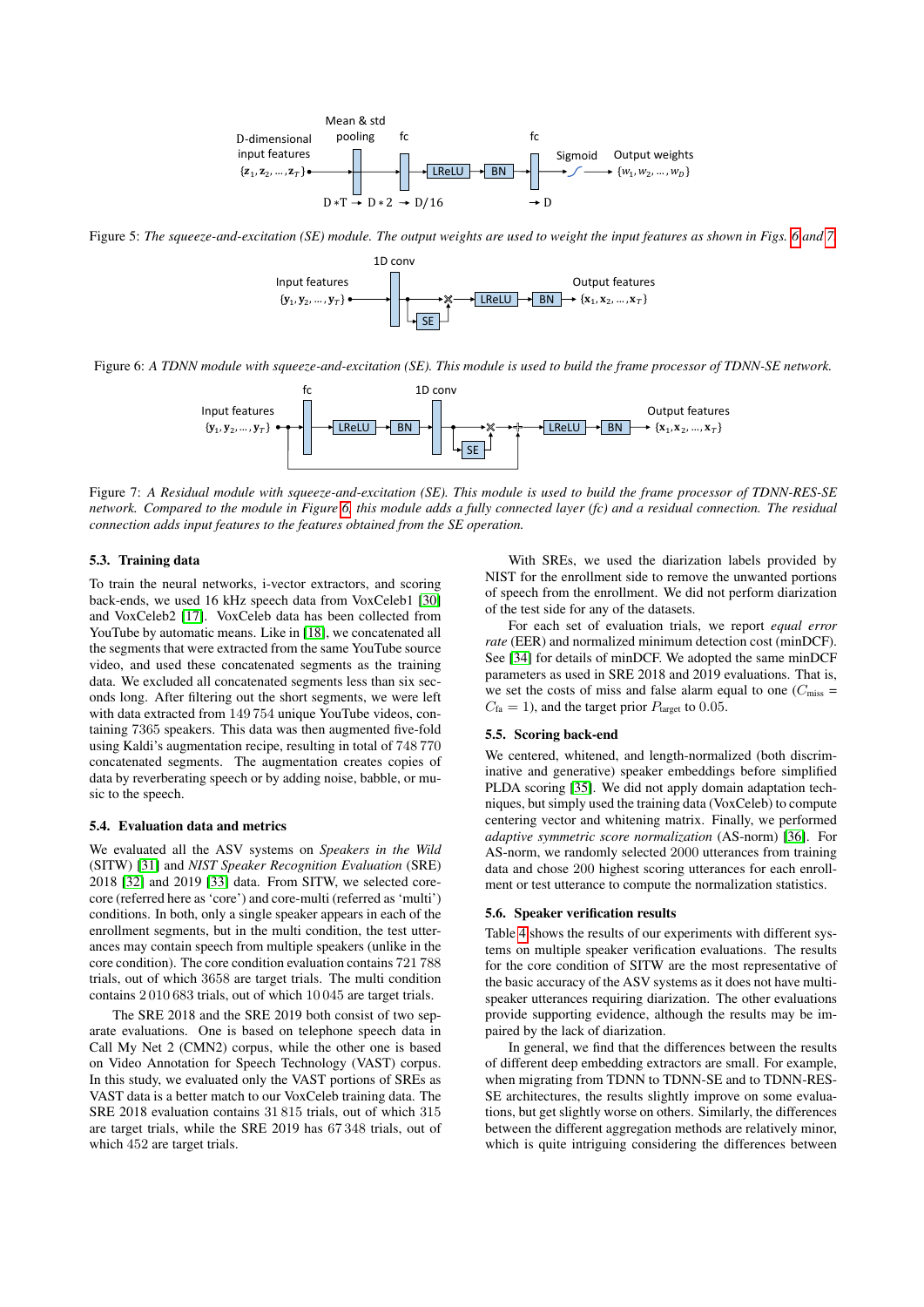|                                 | <b>SITW EVAL CORE</b> |          | <b>SITW EVAL MULTI</b> |          | <b>SRE18 EVAL VAST</b> |          | <b>SRE19 EVAL VAST</b> |          |
|---------------------------------|-----------------------|----------|------------------------|----------|------------------------|----------|------------------------|----------|
|                                 | EER                   | Min Cost | EER                    | Min Cost | EER                    | Min Cost | EER                    | Min Cost |
| TDNN (mean & std)               | 2.21                  | 0.135    | 3.46                   | 0.183    | 12.69                  | 0.472    | 5.97                   | 0.223    |
| TDNN-SE (mean & std)            | 2.02                  | 0.125    | 4.03                   | 0.188    | 12.70                  | 0.473    | 5.97                   | 0.212    |
| TDNN-RES-SE (mean & std)        | 2.10                  | 0.123    | 4.07                   | 0.188    | 12.02                  | 0.477    | 5.75                   | 0.216    |
| TDNN-RES-SE (LDE, isotropic)    | 2.02                  | 0.122    | 4.04                   | 0.185    | 12.70                  | 0.497    | 5.53                   | 0.212    |
| $\Omega$ Neural i-vector        | 2.93                  | 0.173    | 5.55                   | 0.249    | 15.92                  | 0.588    | 6.64                   | 0.254    |
| TDNN-RES-SE (LDE, shared diag.) | 1.83                  | 0.123    | 4.42                   | 0.189    | 11.75                  | 0.483    | 5.34                   | 0.213    |
| $\Omega$ Neural i-vector        | 2.81                  | 0.168    | 5.40                   | 0.246    | 15.87                  | 0.522    | 6.43                   | 0.256    |
| TDNN-RES-SE (NetVLAD)           | 1.94                  | 0.117    | 4.06                   | 0.184    | 12.38                  | 0.474    | 5.31                   | 0.208    |
| $\Omega$ Neural i-vector        | 3.09                  | 0.175    | 5.73                   | 0.261    | 16.51                  | 0.588    | 6.00                   | 0.290    |
| TDNN-RES-SE (NetVLAD/LDE)       | 2.02                  | 0.129    | 4.41                   | 0.199    | 13.40                  | 0.528    | 5.53                   | 0.229    |
| $\zeta$ Neural i-vector         | 3.06                  | 0.188    | 5.65                   | 0.262    | 15.56                  | 0.596    | 5.97                   | 0.253    |

<span id="page-5-0"></span>Table 4: *Speaker verification results for the systems evaluated in this study. In addition to the deep speaker embedding systems, the results are reported for four neural i-vector systems each of which are based on different variations of the aggregation layer.*

<span id="page-5-1"></span>Table 5: *Review of recent single system results for SITW corecore condition. Due to different experimental settings and implementations, the results from different approaches are not directly comparable. Out of the i-vector systems, the proposed neural i-vector obtains the lowest EER. The second lowest EER was obtained by an i-vector system using a dereverberation system (WPE) together with perceptual linear prediction (PLP) and stacked bottleneck features (SBN). Other two included ivector systems use MFCCs and bottleneck features (BNF). Under the divider line are the systems based on deep speaker embeddings. All systems use either MFCCs or filterbank coefficients (FBANK) as input features. All the embedding networks use either TDNN, extended TDNN (E-TDNN), factorized TDNN (F-TDNN), or ResNet34 based architectures. One system uses additive angular margin (AAM) loss instead of standard crossentropy. The performance differences between the deep embedding extractors are rather small, except for the last system utilizing tied mixture of factor analyzers (TMFA) layer that is trained on 8 kHz Switchboard and SRE data.*

| System & study                        | EER $(\%)$ |
|---------------------------------------|------------|
| Neural <i>i</i> -vector [this study]  | 2.81       |
| WPE PLP+SBN i-vector [37]             | 3.38       |
| MFCC i-vector [37]                    | 4.40       |
| BNF i-vector [18]                     | 5.77       |
| TDNN-RES-SE (LDE) [this study]        | 1.83       |
| <b>FBANK E-TDNN [37]</b>              | 1.70       |
| MFCC E-TDNN [15]                      | 1.7        |
| MFCC F-TDNN [18]                      | 1.86       |
| FBANK ResNet34+LDE (AAM-softmax) [18] | 2.11       |
| FBANK ResNet34+TMFA (8 kHz) [14]      | 5.74       |

the standard mean and standard deviation aggregation and the dictionary based methods.

Different variants of neural i-vectors perform almost equally well to each other. The performance of neural i-vectors is way behind the performance of their deep embedding counterparts. On the other hand, the neural i-vectors perform substantially better than the other i-vector systems reported in literature as can be observed from Table [5.](#page-5-1) The table also shows that our deep embeddings obtain a competitive results in comparison to the results reported in the other studies.

### 5.7. Visualizations of neural i-vectors

In Figure [8,](#page-5-2) we illustrate *sampled* neural i-vectors for 5 male speakers in the SITW corpus. From each speaker we selected six utterances and computed the posterior distributions [\[29,](#page-7-16) eqs. (3) and (4)] of i-vectors. These distributions were used to sample 50 i-vectors per utterance. From the figure, we can observe that different speakers are well separated and that the utterances with short durations have higher uncertainty (*i*.*e*., more spread clusters) than the utterances with long durations, as expected.

Finally, in Figure [9,](#page-6-12) we depict traces of posterior covariances [\[29,](#page-7-16) eq. (3)] of i-vectors for SITW data. The traces reflect the uncertainty in the i-vector estimation [\[39\]](#page-7-25). As expected, the longer the duration, the less uncertain the i-vectors are.

<span id="page-5-2"></span>

Figure 8: *T-SNE visualization [\[38\]](#page-7-26) of random neural i-vectors drawn from i-vector posterior distributions of 30 utterances from 5 male speakers in SITW corpus. Different colors represent different speakers. Each of the 30 clusters consists of 50 random i-vectors drawn from the posterior distribution of one i-vector. The numbers show durations of the utterances in seconds after removing non-speech frames. The long utterances have less uncertainty than the short ones, which can be observed from the compactness of the clusters.*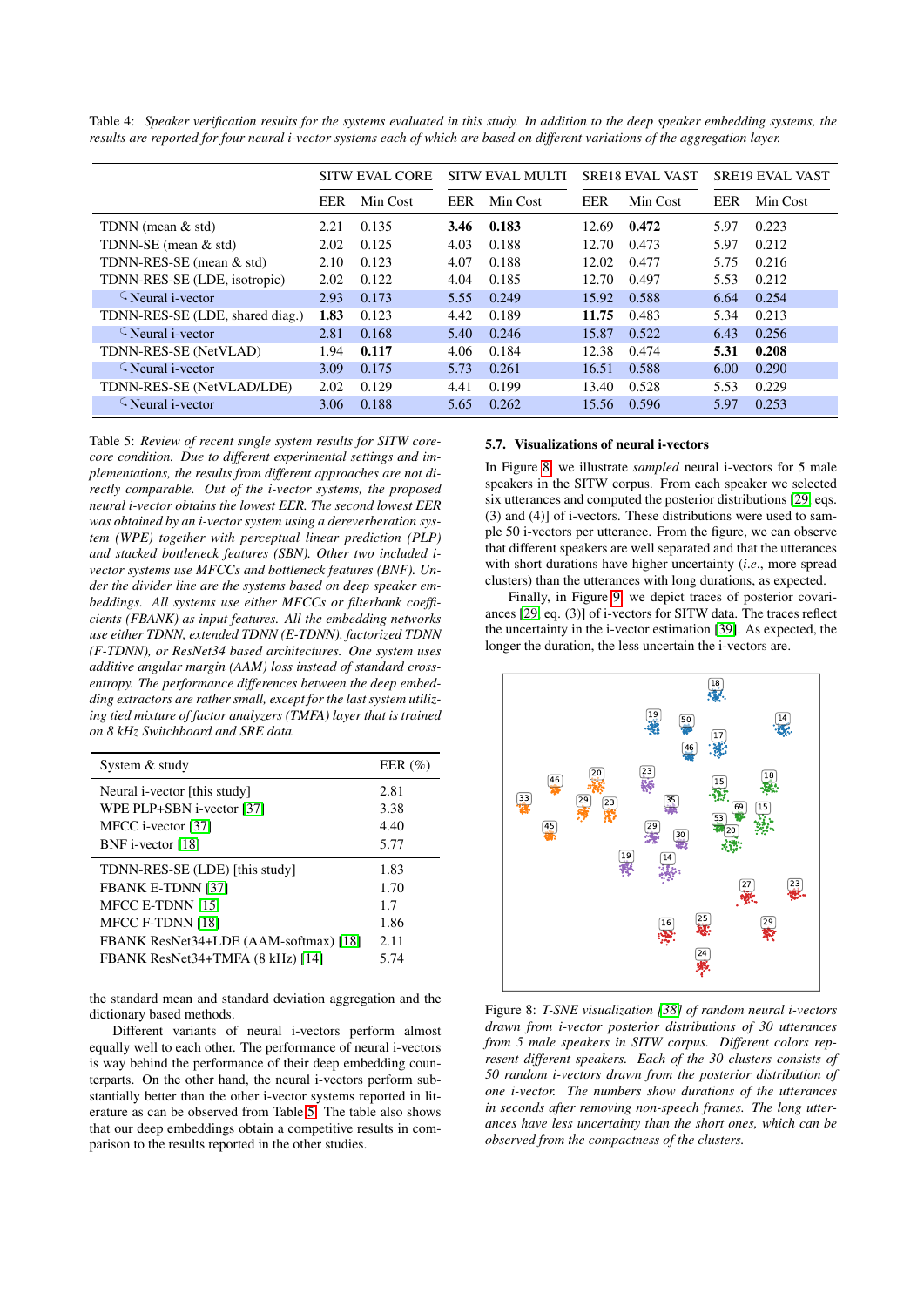<span id="page-6-12"></span>

Figure 9: *Trace of i-vector posterior covariance matrix as a function of utterance duration for utterances in SITW core-core condition.*

# 6. Conclusion

At a broad outlook, the general developments in the field of speaker recognition have involved innovative (and often successful) re-use of previous generation tools to build up next generation recognizers: we have seen steady transition in state-ofthe-art from individually trained GMMs to GMM-UBM, GMM supervectors, JFA and i-vectors (in this order). As a community, we have been working on multi-layered (deep) models, formed by stacking frame-level feature processors with utterance-level presentations and speaker latent variable models. Until the recent past, however, these pipelines have not been trained as a whole, but constructed from individually-optimized components. This is where the deep neural networks have come to a rescue, and we are witnessing transition towards the next generation deep models. Nonetheless, deep neural network models have seem to have interrupted the chain of GMM-based systems, particularly as they lack the concept of a universal background model. Some recent work has therefore looked into replacing the global temporal pooling operation of deep embedding extractors with learnable dictionaries, similar to the UBM, with demonstrated improvements.

In an attempt to bridge classic GMM-based technology and the modern deep learning era, we have provided a unified comparison of alternative i-vector extractors that use different variants of deep neural networks to optimize the frame-level features and the UBM. In particular, two recent deep neural network architectures, LDE and NetVLAD, *can be interpreted as GMMs with specific assumptions*. This interpretation enabled us to re-consider classic GMM-based systems using discriminatively obtained features and UBM. As a proof of concept, we decided to focus on the i-vector system, but similar construction is readily applicable to any ASV or diarization system that uses GMMs.

Our results indicate that 'neural i-vectors' outperform all the existing i-vector variants by a wide margin, indicating the importance of using speaker-informative short-term features and speaker-informative dictionary. Even if the corresponding 'purely neural' systems (used for obtaining the components of our i-vector system) outperform the neural i-vector approach, this was *not* the point of our study. The point, instead, is that it is possible to view certain neural architectures as if having a multi-modal aggregator (GMM) built in them. These identified

connections may open up fresh ideas in revoking techniques such as uncertainty propagation, data augmentation (by sampling features or speaker embeddings). Potential applications that may benefit from fine-grained frame-by-frame speaker decisions, such as speaker diarization, provide another potential topic of future studies.

# 7. References

- <span id="page-6-0"></span>[1] S. Davis and P. Mermelstein, "Comparison of parametric representations for monosyllabic word recognition in continuously spoken sentences," *IEEE Transactions on Acoustics, Speech, and Signal Processing*, vol. 28, no. 4, pp. 357–366, August 1980.
- <span id="page-6-1"></span>[2] Douglas A. Reynolds, "Speaker identification and verification using Gaussian mixture speaker models," *Speech Communication*, vol. 17, pp. 91–108, August 1995.
- <span id="page-6-2"></span>[3] Douglas A. Reynolds, Thomas F. Quatieri, and Robert B. Dunn, "Speaker verification using adapted gaussian mixture models," *Digital Signal Processing*, vol. 10, no. 1, pp. 19 – 41, 2000.
- <span id="page-6-3"></span>[4] Patrick Kenny, Gilles Boulianne, Pierre Ouellet, and Pierre Dumouchel, "Joint factor analysis versus eigenchannels in speaker recognition," *IEEE Trans. Audio, Speech & Language Processing*, vol. 15, no. 4, pp. 1435– 1447, 2007.
- <span id="page-6-4"></span>[5] Najim Dehak, Patrick J. Kenny, Rda Dehak, Pierre Dumouchel, and Pierre Ouellet, "Front end factor analysis for speaker verification," *IEEE Transactions on Audio, Speech and Language Processing*, 2010.
- <span id="page-6-5"></span>[6] Pavel Matějka, Ondřej Glembek, Fabio Castaldo, Md Jahangir Alam, Oldřich Plchot, Patrick Kenny, Lukáš Burget, and Jan Černocky, "Full-covariance UBM and heavytailed PLDA in i-vector speaker verification," in *2011 IEEE International Conference on Acoustics, Speech and Signal Processing (ICASSP)*. IEEE, 2011, pp. 4828–4831.
- <span id="page-6-6"></span>[7] William M Campbell, Douglas E Sturim, and Douglas A Reynolds, "Support vector machines using GMM supervectors for speaker verification," *IEEE signal processing letters*, vol. 13, no. 5, pp. 308–311, 2006.
- <span id="page-6-7"></span>[8] David Snyder, Daniel Garcia-Romero, Gregory Sell, Daniel Povey, and Sanjeev Khudanpur, "X-vectors: Robust DNN embeddings for speaker recognition," in *2018 IEEE International Conference on Acoustics, Speech and Signal Processing (ICASSP)*. IEEE, 2018, pp. 5329–5333.
- <span id="page-6-8"></span>[9] Simon J. D. Prince and James H. Elder, "Probabilistic linear discriminant analysis for inferences about identity," in *IEEE 11th International Conference on Computer Vision, ICCV 2007, Rio de Janeiro, Brazil, October 14-20, 2007*, 2007, pp. 1–8.
- <span id="page-6-9"></span>[10] Yao Tian, Meng Cai, Liang He, and Jia Liu, "Investigation of bottleneck features and multilingual deep neural networks for speaker verification," in *Proc. Interspeech 2015*, 2015.
- <span id="page-6-10"></span>[11] Yun Lei, Nicolas Scheffer, Luciana Ferrer, and Mitchell McLaren, "A novel scheme for speaker recognition using a phonetically-aware deep neural network," in *2014 IEEE International Conference on Acoustics, Speech and Signal Processing (ICASSP)*. IEEE, 2014, pp. 1695–1699.
- <span id="page-6-11"></span>[12] Weicheng Cai, Zexin Cai, Xiang Zhang, Xiaoqi Wang, and Ming Li, "A novel learnable dictionary encoding layer

This work was partially supported by Academy of Finland (project 309629).